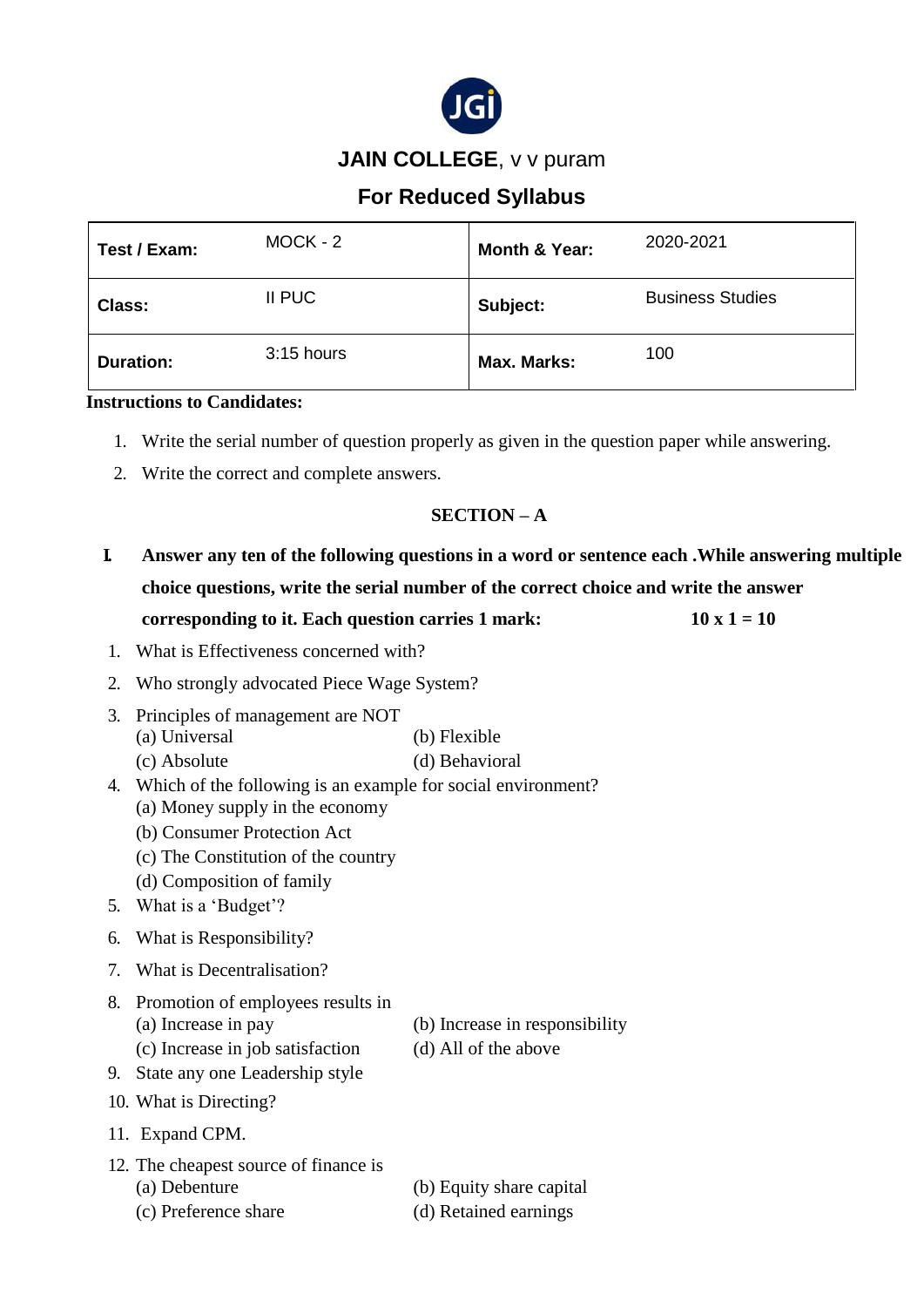#### Page **2** of **3**

#### **SECTION – B**

#### **II. Answer any ten of the following question in 2 or 3 sentences. Each question carries 2 marks.**

 **10x2=20**

- 13. Justify the importance of coordination by any two factors.
- 14. Give the meaning of Mental Revolution as propounded by Taylor.
- 15. What is Scalar Chain?
- 16. What is Privatization?
- 17. What is 'Procedure'?
- 18. Give the meaning of Organizing.
- 19. Write any two demerits of external sources of recruitment.
- 20. What is Orientation?
- 21. Define Motivation.
- 22. State any two elements of communication process.
- 23. State any two modern techniques of managerial control.
- 24. Give the meaning of 'Trading on Equity'.

### **SECTION – C**

# **III. Answer any Seven of the following question in 10 to 12 sentences each. Each question carries 4 Marks 7x4=28**

- 25. Explain the Objectives of Management.
- 26. Is Management an Art? Prove.
- 27. Discuss the significance of Principles of Management by explaining any four points.
- 28. Explain any four challenges that were to be faced by business and industry due to changes in Government Policy.
- 29. Explain any two types of Plan.
- 30. Explain the importance of Delegation
- 31. Explain the internal sources of recruitment.
- 32. Briefly explain any four organisational barriers to communication.
- 33. 'A good control system helps an organisation in many ways'-Justify this statement with any four points.
- 34. Explain any four factors affecting the fixed capital requirement of an organisation.

### **SECTION – D**

### **IV. Answer any Four of the following question in 20 to 25 sentences. Each question carries 8 Marks 4x8=32**

35. "Management as an art and a science are not mutually exclusive, but complement to each other"